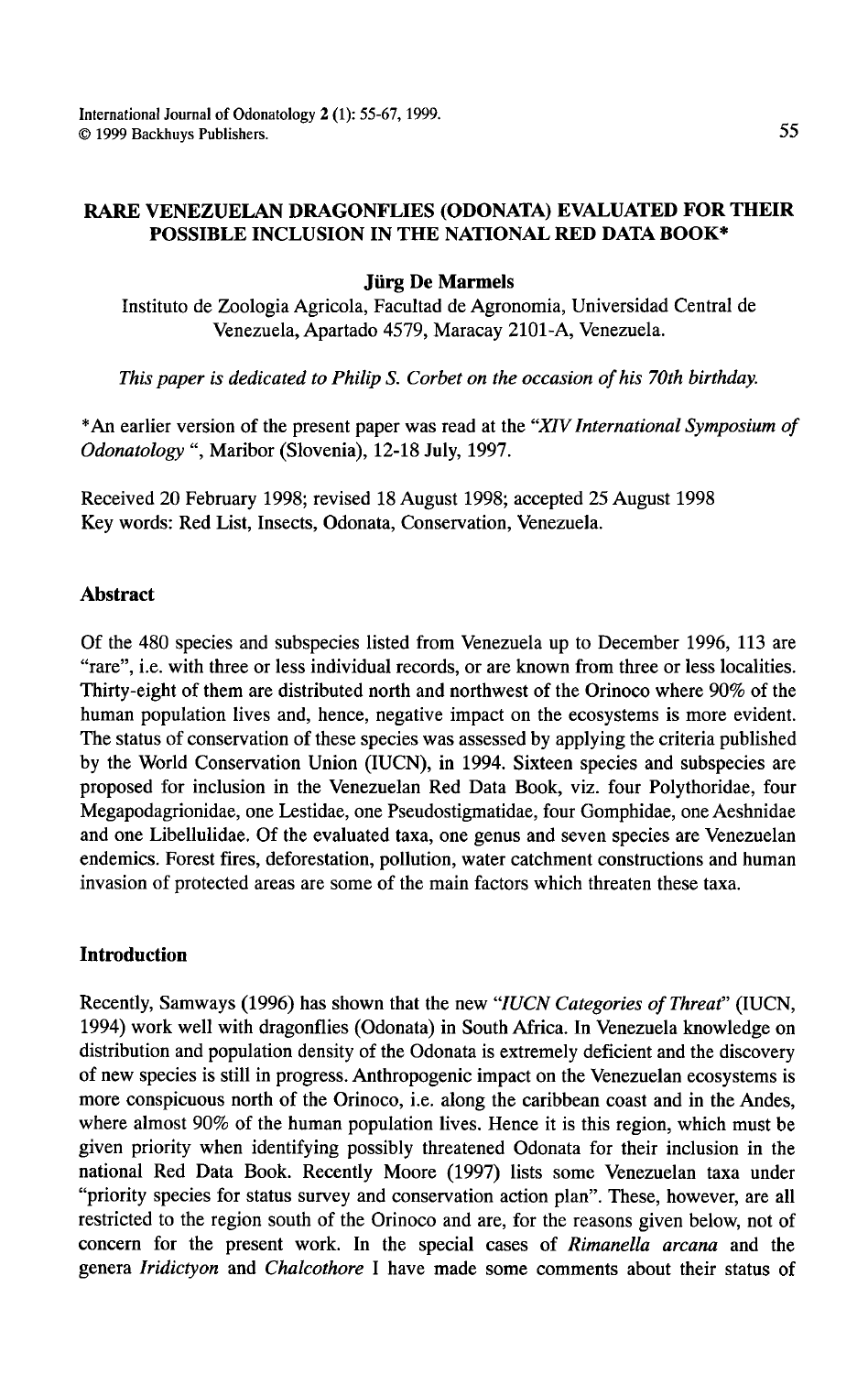conservation elsewhere (De Marmels, 1996).

The most recent Venezuelan checklist (De Marmels, 1990a) mentions 455 species and subspecies of dragonflies (including "damselflies"), but many more became listed since, so that by now at least 480 identified species and subspecies can be considered Venezuelan. Not included are another dozen or two which still await description.and 113 species were recorded only three times or less (often only once) from Venezuela, or are known from three or less Venezuelan localities only. However, about two thirds of them occur in the vast unexplored region south of the Orinoco, either in the lowland rainforest or in Pantepui (Guayana Highlands). As mentioned above, these species cannot at present be considered threatened, although the ever-increasing invasion of southern Venezuela by Brazilian gold and diamond diggers (the so-called "garimpeiros") poses a growing menace to the headwaters of the Orinoco and the Rio Negro. The devastating mining practices of these intruders produce a permanent avalanche of sediments across entire drainage systems which, in addition, they pollute with lethal doses of mercury and cyanide. The noxious consequences of sedimentation on the respiratory system of gomphid larvae have recently been elucidated by Tobias (1996). Pantepui harbours numerous highly endemic taxa, which are often restricted to one single mountain, yet some may be common within their limited range and anthropogenic threat to their populations are not foreseeable within the near future. Pantepui as a whole qualifies for the status of a "World Heritage Site", in view of the extremely high percentage of endemic plants and animals, especially insects, including Odonata.

About 34% (38 species and subspecies) of the "rare" taxa as defined above are thus distributed north and northwest of the Orinoco, i.e. in the "target region".

#### **Methods**

This list of "rare" taxa was first scanned for species which should be excluded from further evaluation, either because their taxonomic affiliation or Venezuelan record is doubtful, or because their apparent rarity can most parsimoniously be interpreted as the result of simple lack of collecting. The remaining species were evaluated and categorized using the new IUCN (1994) Criteria. These were already well explained by different authors and successfully applied to numerous taxonomic groups (Samways, 1996; Palmer *et al.,*  1997, and authors cited therein). The data concerning distribution and/or abundance of the Venezuelan dragonflies were extracted from the insect collections of the "Museo de ZoologiaAgricola (MIZA), Universidad Central de Venezuela", Maracay, and the "Museo de Artrópodos (MALUZ), Universidad del Zulia", Maracaibo. Field notes by the author and observations by other workers were also included. The available data do not allow for assessing figures such as absolute "numbers of mature individuals" or "reduction", and quantitative analyses were therefore not possible. "Extent of occurrence" of most - but not all - species is roughly known, while the measuring of "Area of occupancy" on sufficiently small grid squares (i.e.  $10x10$  km, or smaller) would possibly lead to an underestimation of the actual percentage, because only an insignificant number of the resulting squares have actually been worked. By application of considerably larger grid squares, however, the results would become meaningless in the case of highly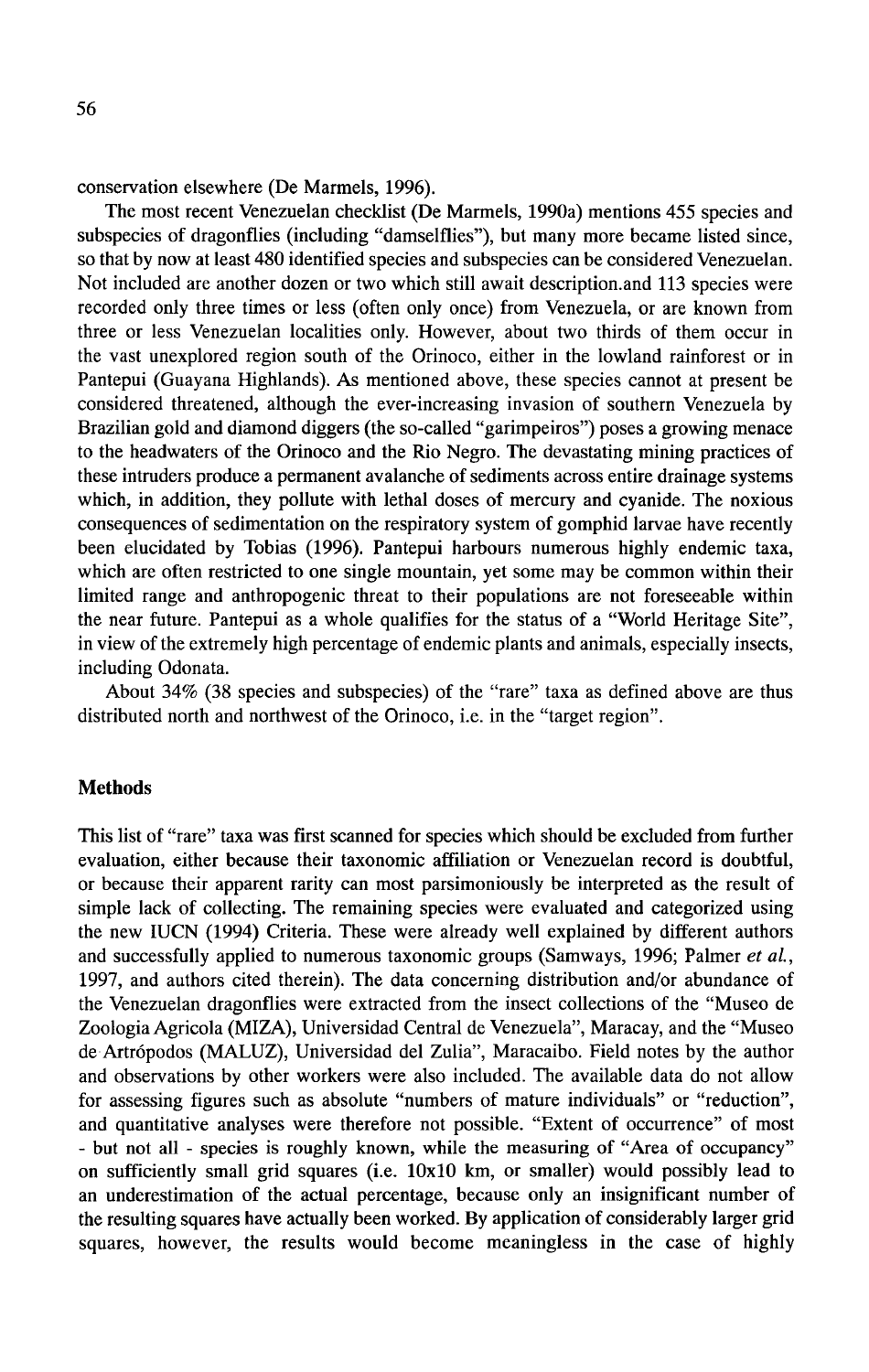habitat-specific dragonflies, as those studied here. The factors of actual or potential threat to the odonate populations found were identified mostly by direct observation in the field.

# **Results**

The 38 "rare" taxa found in the "target" region using the "three records/three localities" criterium include 14 otherwise widespread species, where the apparent scarcity of Venezuelan records is here provisionally explained by insufficient collecting. The species are: *Cacoides latro* (Erichson, 1848), *Progomphus superbus* Belle, 1973, *Gynacantha interioris* Williamson, 1923, *G. tibiata* Karsch, 1891, *Staurophlebia wayana* Geijskes, 1959, *Gynothemis venipunctata* Calvert, 1909; *Macrodiplax balteata* (Hagen, 1861), *Macrothemis extensa* Ris, 1913, *Micrathyria dictynna* Ris, 1919, *Planiplax arachne* Ris, 1912, *Zenithoptera viola* Ris, 1910 and, perhaps, *Phyllogomphoides cornutifrons* (Needham, 1944), *Erythrodiplax parvimaculata* Borror, 1942 and *Macrothemis mortoni* Ris, 1913. These taxa are best categorized as "Not Evaluated" and should not at present be considered for inclusion into the Venezuelan Red Data Book.

Similarly, the following five species, each with one single Venezuelan record, are, for the reasons given below, best categorized as "Not Evaluated". Future research may, of course, lead to a change in their status:

### Not evaluated taxa (for reasons other than those given above)

#### *Heteragrion macilentum* Selys, 1862

This is a truly "mysterious" taxon, known from the type only (from Puerto Cabello), which could not be located for re-examination. Therefore, the taxonomic status of this species remains doubtful until its possible future rediscovery in the wild.

#### *Palaemnema nathalia* Selys, 1886

A single male was recorded from Venezuela (Macuto?) by Calvert (1903), but the species has never been found since and the record is highly questionable.

#### *Leptagrion siqueirai* Santos, 1968

Mentioned from north central Venezuela by Lounibos *et al.* (1987), this species was, however, originally described from Pernambuco (Brazil), while an as yet undescribed, but closely similar species has recently been found in south eastern Venezuela and French Guyana (unpubl. observ.). Therefore, the true taxonomic identity of the Venezuelan specimens identified as "L. *siqueirai"* can be established only after reexamination and comparison with the undescribed species.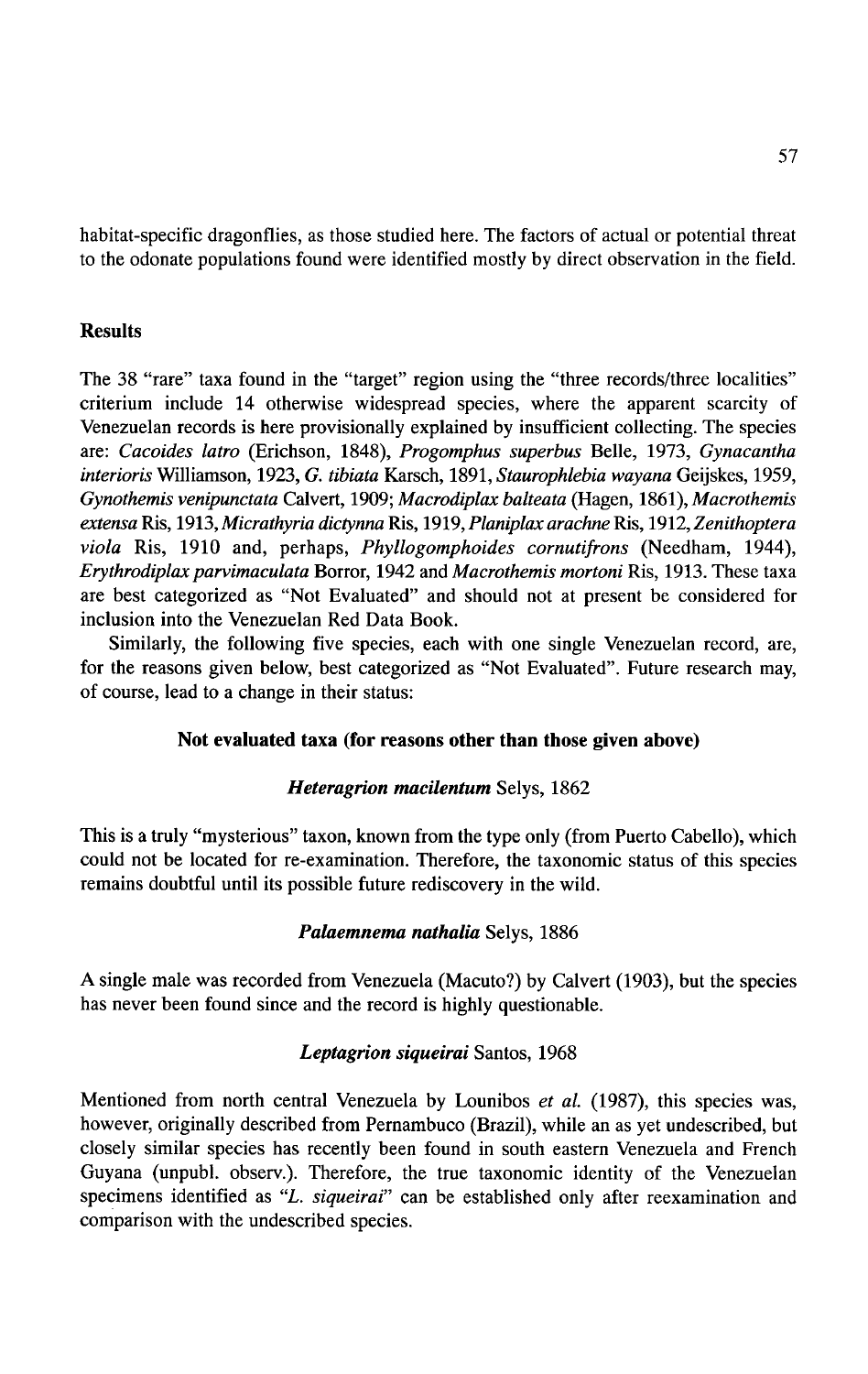#### *Progomphus polygonus* Selys, 1879

Two teneral and crushed females from Merida is all what is known of this species (Belle, 1973). Its true taxonomic status should also be reviewed when more material (male) becomes available.

#### *Brechmorhoga innupta* Racenis, 1954

Described on the basis of a single female from the Sierra de Perija this species has never been found since. I have examined the type and concluded that *B. innupta* is a probable synonym of *B. flavopunctata* (Martin, 1897), a species known from Bolivia to Colombia. However, also in this case fresh material from Venezuela, especially males, should be examined before a final conclusion can be drawn.

### Andean taxa evaluated

Five stenecious Andean taxa with extended range through Colombia and, partly, Ecuador and Peru, enter Venezuela only at its extreme western comer (except for *Cora xanthostoma,*  which reaches the Venezuelan Coastal Cordillera), and are, therefore, of high local interest:

#### *Cora inca* Selys, 1873.

Status. The only recent record of this species is also the unique one from Venezuela (1989, Sierra de Perija) (De Marmels, 1991). It was last recorded from Colombia in 1909/1910 (Ris, 1918), from Ecuador in 1970 (Bick & Bick, 1990). The Sierra de Perija, part of which is protected ("Sierra de Perija" National Park), is located at the uneasy frontier between Colombia and Venezuela. The mountain forest is being cleared for cultivation of poppy, coca and marihuana by Colombian intruders, the clearings later usually polluted by herbicide spraying by the Venezuelan armed forces. Prospecting activities by Venezuelan coal mining companies increasingly degenerate in conflicts with local Indian tribes. Due to the dangerous conditions prevailing in that region, including occasional clashes between the Colombian narco-guerilla and Venezuelan National Guard, as well as kidnapping of foreign visitors or wealthy farmers by Colombian irregulars, there is at present little fun in searching for more localities with *Cora inca.* Therefore, the true status of conservation of this species must remain unclear.

IUCN Categorization. "Data Deficient" (DD).

### *Cora xanthostoma* Ris, 1918

Status. This rare Andean species, described from the eastern Cordillera between Bogota and Villavicencio, has not been recorded from Colombia ever since its description. It is unknown from the Venezuelan Andes, but can still be found then and when in the central Coastal Cordillera (last record 1990), where it lives in protected areas ("Henri Pittier" and "El Avila" National Parks).

IUCN Categorization. "Least Concern" (lc), because the frequent, man-made forest fires,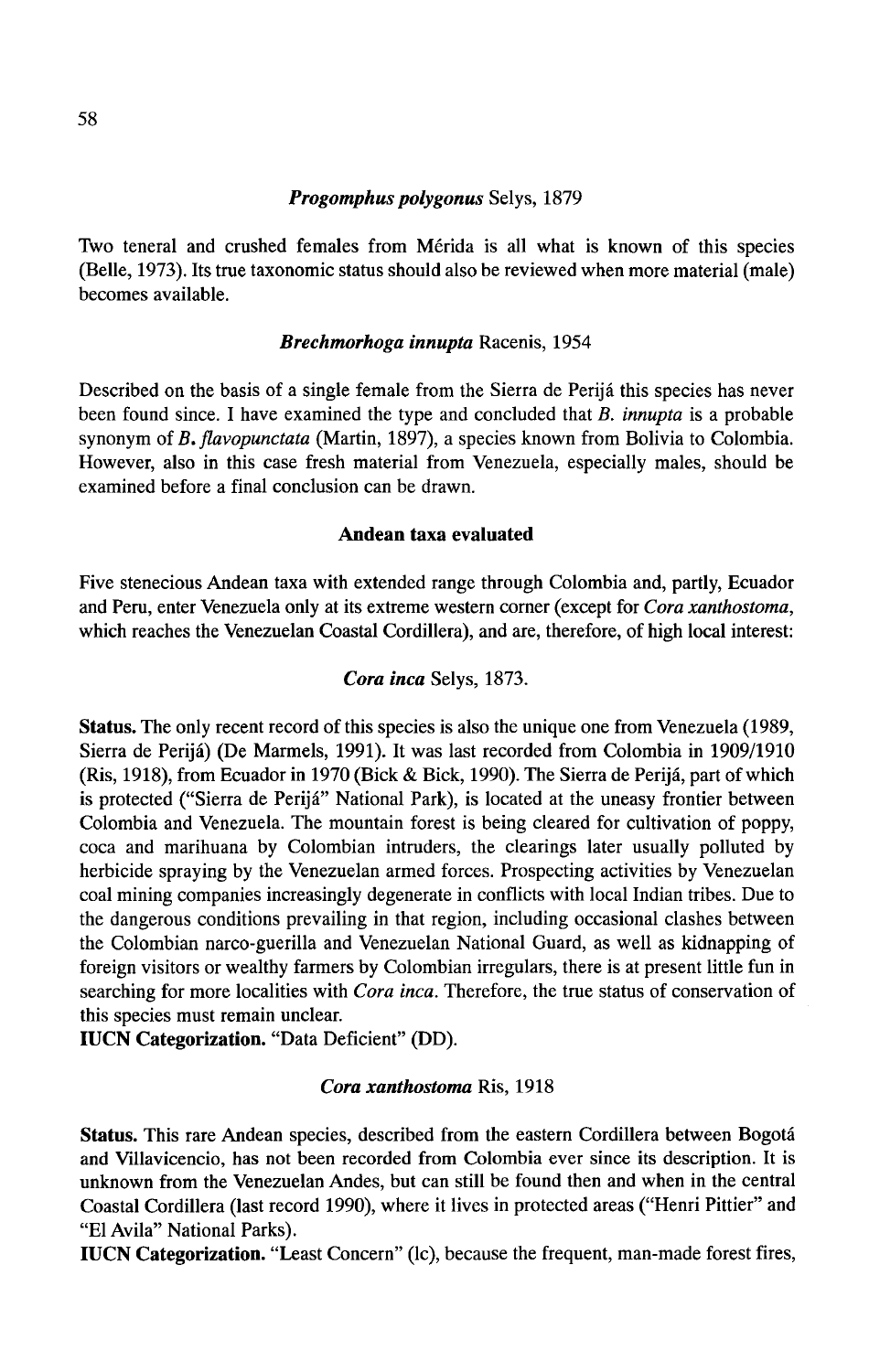which so much characterize the dry season in Venezuela, do not stop at the limits of National Parks. The altitudinal range of this species overlies that of coffee cultivation, a potential factor of threat in unprotected areas where the species may still occur.

# *Euthore fastigiata fastigiata* (Selys, 1859)

Status. In Venezuela this subspecies is known exclusively from the northern Tamá massif, between 1700-2300 m (De Marmels, 1988, and unpubl. observ., the last from 1997). In Colombia this taxon is (or was?) widespread across the eastern Cordillera south to Villavicencio, but no one knows about its present status in that country.

IUCN Categorization. "Near Threatened" (nt). In view of the restricted range occupied by this subspecies in Venezuela, I include it here into the national Red Data Book, provisionally.

# *Polythore terminata* Fraser, 1946

Status. A single male was caught by J. W. Williamson near Táchira Station (now San Félix; State of Táchira) in April 1920 (Bick & Bick 1985). In spite of intense searching in this region by myself, the species could not be rediscovered. It may have become extinct since. On the other hand the lack of records of this conspicuous Ecuadoran and Peruvian damselfly from Colombia could suggest that there is some (although admittedly remote) possibility, that J.H. Williamson has somehow mislabeled his specimen, *P. terminata*  therefore perhaps not being a Venezuelan species.

IUCN Categorization. "Data Deficient" (DD). The species may be included into the national Red Data Book provisionally.

### *Phyllogomphoides brunneus* Belle, 1981

Status. Described from the eastern Andes of Ecuador, this gomphid has been found in Venezuela only at two neighbouring, small, forested streams in the eastern Tama region (550 m) (De Marmels, 1988). The species was still present there in June 1996 (pers. observ.), but deforestation, pollution and deviation of the water by water catchment devices may expose the species to concrete threat, even in this protected area ("El Tama" National Park).

IUCN Categorization. "Evolutionary Significant Unit" (ESU). The Venezuelan specimens differ slightly in colour pattern from the Ecuadoran populations. Therefore, and following the suggestion by Samways (1996), I include this species into the National Red Data Book, provisionally.

Two recently described species from the Venezuelan Andes are so far unknown from anywhere else and, therefore, listed provisionally:

### *Andaeschna timotocuica* De Marmels, 1994

Status. Occurs at small streams in montane forest. The only known locality lies within a protected area ("Guaramacal" National Park).

IUCN Categorization. "Least Concern" (lc). The Páramo of Guaramacal is an isolated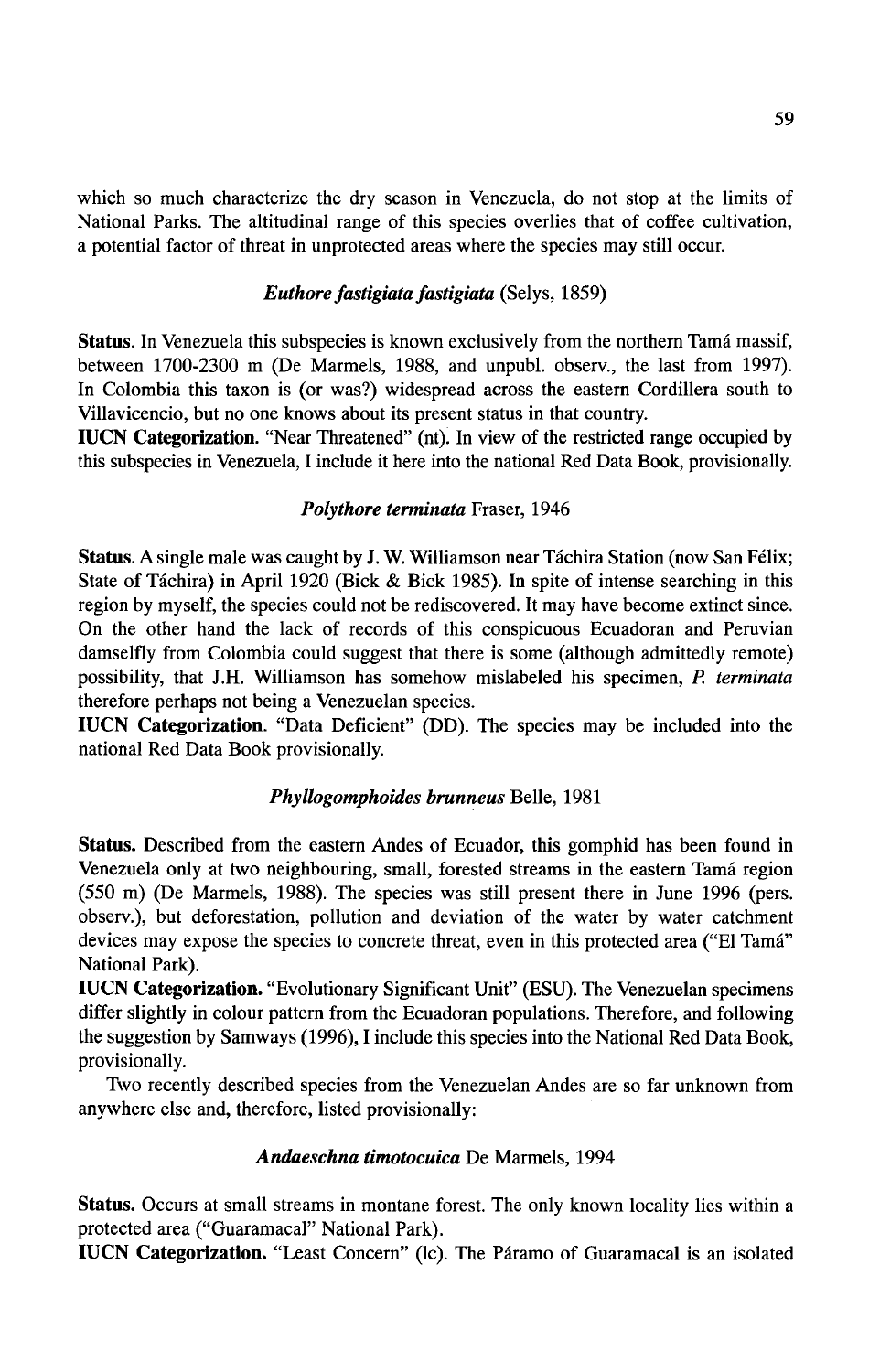range within the Cordillera of Merida. Therefore, the species may be endemic in this area. It is, however, not apparently threatened and its current status may be revised when more localities become known.

# *Sympetrum evanescens* De Marmels, 1992

Status. This largest South American member of *Sympetrum* Newman has been found at an artificial, apparently still fishfree lake, and at an also man-made pond, with introduced rainbow trout *(Salmo gairdneri).* Larvae were found only at the former site. Neither locality lies within any protected area and the omnipresence in the Venezuelan Andes of the rainbow trout may exercise a very negative impact upon this dragonfly. Its primary natural habitat is unknown.

IUCN Categorization. "Least Concern" (lc). Also this, presumably endemic, species may be included in the national Red Data Book, provisionally and its status revised in the future.

# Lake Maracibo basin taxa

Lake Maracaibo basin in western Venezuela marks the eastern range limit of several species with a similar distribution pattern, i.e. Mexico or Central America, across Colombia to the western slopes of the Cordillera of Merida, which borders this lake to the east. Such species are: *Cora marina* Selys, 1868, *Hetaerina miniata* Selys, 1879, *Heteragrion mitratum* Williamson, 1919, *Palaemnema mutans* Calvert, 1931, *Acanthagrion trilobatum* Leonard, 1977, *Micrathyria dictynna,* and several rare species which are listed in continuation:

# *Mecistogaster modesta* Selys, 1860

Status. Known (in Venezuela) from isolated colonies east and west of Lake Maracaibo, the most recent record being from 1994 (Trujillo State). This bromeliad-breeding species seems to depend on montane forest, which is being cut and burnt, especially in the foothills around Lake Maracaibo.

IUCN Categorization. "Least Concern" (lc).

# *Agriogomphusjessei* Williamson, 1918

Status. This elusive gomphid was recorded only twice from Venezuela, the last record being from 1992 (De Marmels, 1993). Its apparent rarity probably does not simply reflect lack of collecting. As an inhabitant of lowland streams in primary forest this species is very exposed to habitat loss by expanding agriculture with resulting deforestation and pollution. IUCN Categorization. "Least Concern" (lc).

# *Erpetogomphus sabaleticus* Williamson, 1918

Status. The first (and last) record is from 11 April 1920 near Tachira Station (now San Felix), by J.W. Williamson (De Marmels, 1988). The species could not be rediscovered in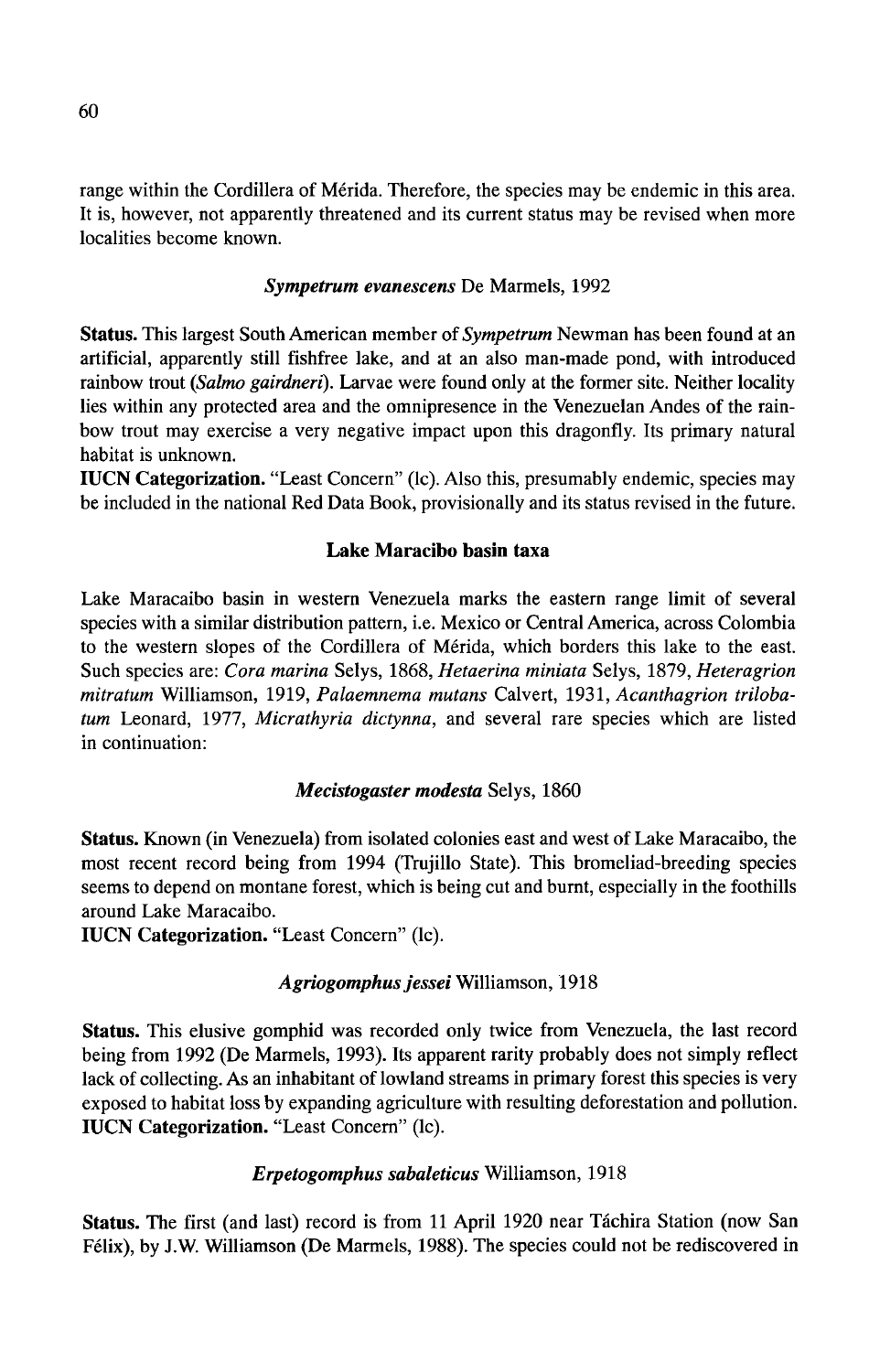spite of intense searching in January, April and June 1996 along the streams in the vicinity of the old locality. It may, however, still be present somewhere within the river system which drains to Lake Maracaibo.

IUCN **Categorization.** "Data Deficient" (DD).

# *Phyllogomphoides semicircularis* (Selys, 1854)

**Status.** The most recent of only two Venezuelan records is from 1982 (De Marmels, 1990b). This species was found along forested streams in the piedmont south and west of Lake Maracaibo.

**IUCN Categorization.** "Least Concern" (Ic), because of the severe anthropogenic pressure upon the last primary forests, which border the small streams in the mountains around Lake Maracaibo.

#### **Endemic northern Venezuelan taxa**

The last five species to be evaluated are four megapodagrionids and a lestid, all endemics of northern Venezuela. Two of them, viz. *Archilestes tuberalatus* Williamson, and *Philogenia polyxena* Calvert, are the only Odonata already included in the Venezuelan Red Data Book (Rodriguez & Rojas-Suárez, 1995).

### *Archilestes tuberalatus* Williamson, 1921

**Status.** Williamson (1921) collected the type series at two small, rocky forest streams. The locality lies in the northern foothills of the central Coastal Cordillera, back of the village of San Esteban. The spot has grown since, its huts by now having invaded much of the neighbouring hills. Ten years ago the forests behind the village were included into "San Esteban" National Park, but the type locality of *A. tuberalatus* falls partly outside its limits. I visited the place in March 1997, without finding either adults or larvae of this precious lestine. The forest is reduced to a narrow stripe bordering the sides of the stream. Except for the far upper course, the place now seems to be strongly intervened and exposed to the sun (in 1920 Williamson described it as "somber"). Over large stretches of the "quebrada" there was little flowing surface water, or none, but numerous small pools with indigenous fish and shrimp. Dragonflies observed were *Protoneura amatoria*  Calvert, 1907, *Argia oculata* Selys, 1865, *A. orichalcea* Selys, 1865 and *Dythemis m. multipunctata* Kirby, 1894. In the far upper course a male of each, *Heteragrion chrysops*  Selys, 1862 and *Philogenia cassandra* Selys, 1862 was taken.

After the type series, only one additional specimen entered the records, i.e. a male taken by **J.** Racenis at "Rancho Grande" in 1961 (De Marmels, 1982). However, on 27 March 1997 Mr. Francisco Romero M., Maracay, collected a female near Choroni ("Henri Pittier" National Park). I visited the place on 5 May 1997. The small stream (350 m elevation) is seemingly similar to the type locality in Williamson's times, e.g. with little flowing surface water, smaller and larger pools with overhanging bushes, and occasionally steeper, stony stretches. On one bush I observed a male hanging from a twig at about 1.8 m above a small pool. At the same place a male exuviae clinging to an aerial root hanging from a steep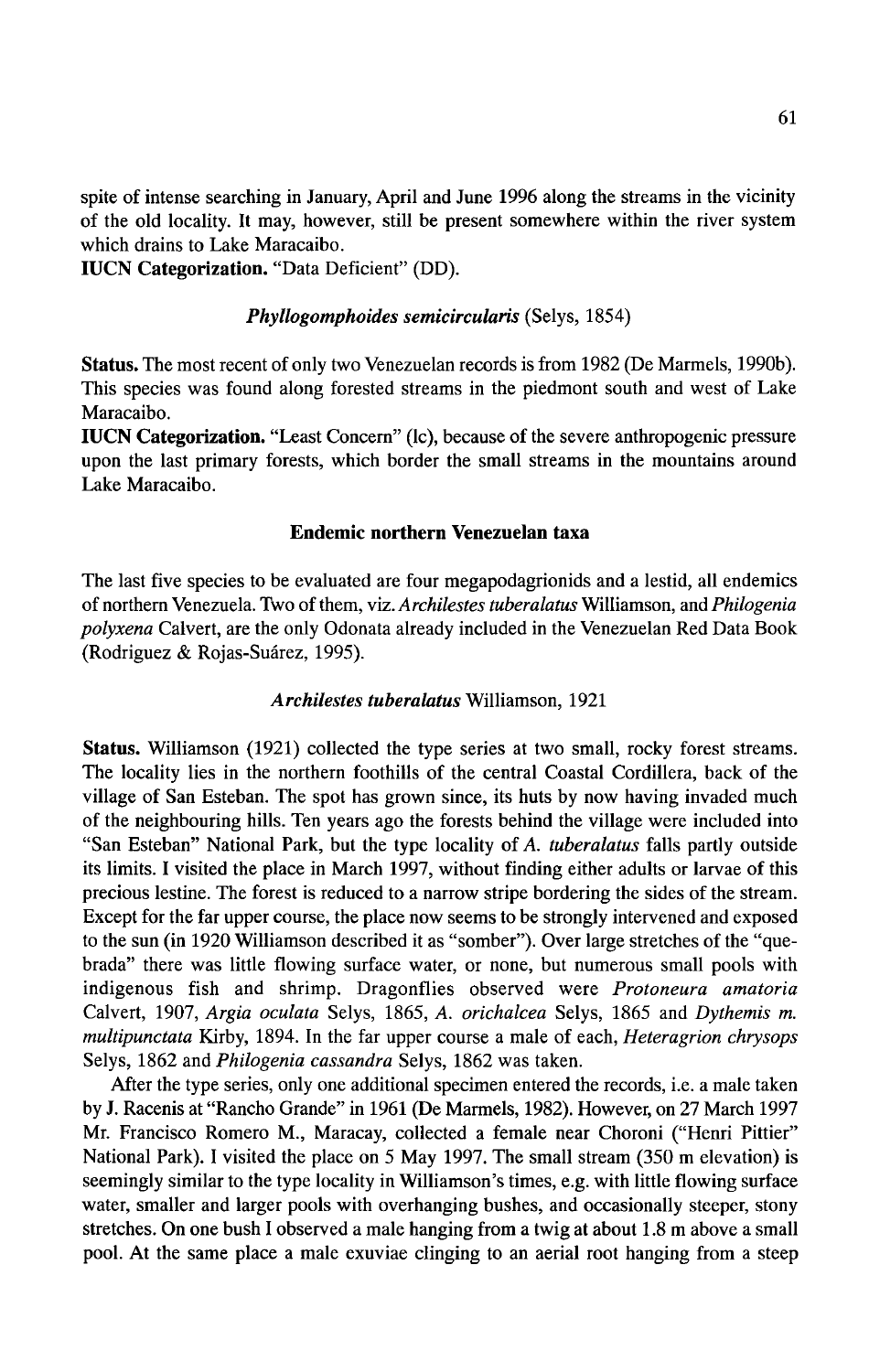rocky wall, about two meters away from water, could be secured. At another pool, less than hundred meters further downwards on the same stream, a recently emerged female was captured and again released.

The species, therefore, still survives and should be present along other similar streams somewhere within either "Henri Pittier" (= Rancho Grande) or adjacent "San Esteban" National Parks. In any case, total extent of occurrence seems to be less than 500 km<sup>2</sup>. Forest fires during dry season (December to May, viz. within the known flight season of *A. tuberalatus),* deviation of fresh water by water catchment devices in the upper courses of the streams, projected developments of tourist infrastructure, official plans to intensify cacao plantations throughout the region, and simple invasion of the forest by human ( campesino) settlements, accompanied by clearing of forest and pollution of the lower water courses, actually and potentially pose serious threats to this species. IUCN Categorization. "Endangered" (EN).

### *Philogenia ferox* Racenis, 1959

Status. This species is known only from the type locality, a short stretch of a stony stream in cloud forest. Single specimens are still found then and when, at the same spot (last record 1996). *P ferox* is doubtless an endemic of the central Coastal Cordillera. The sole known locality lies within "Henri Pittier" National Park, but the spot is an attractive place for weekend visitors, who cause considerable disturbance by cooking, bathing, trampling and garbage deposits in and around the stream proper.

IUCN Categorization. "Endangered" (EN), because estimated maximum extent of occurrence is, even in the improbable case that several more localities will become known in the future, much less than  $5000 \text{ km}^2$ , more probably less than  $500 \text{ km}^2$ .

#### *Philogenia polyxena* Calvert, 1924

Status. This species in an endemic of the Sierra de Aroa, an isolated mountain between the extreme northeastern escarpments of the Cordillera of Merida and the Coastal Cordillera. Parts of the higher reaches of the mountain are protected ("Yurubi" National Park), but P. *polyxena* has so far been found only outside the limits of the park, along small, forested streams. The expansion of cultivated areas and pasture land, forest fires and deviation of fresh water from the small mountain streams with the resulting pollution or desiccation of the lower courses, are potential threats to this species. Currently, *P polyxena* is still present in the area (last record 1996).

IUCN Categorization. "Vulnerable" (VU) is appropriate. Even if maximum extent of occurrence is less than 600 km2 (which is about the extension of the Sierra de Aroa), "severe fragmentation" of the habitats has not so far been demonstrated and the species may be present within the limits of the Park.

# *Sciotropis cyclanthorum* Racenis, 1959

Status. This is another endemic of the central Coastal Cordillera, so far known from three localities (De Marmels, 1994) where it inhabits somber spots with seeping water,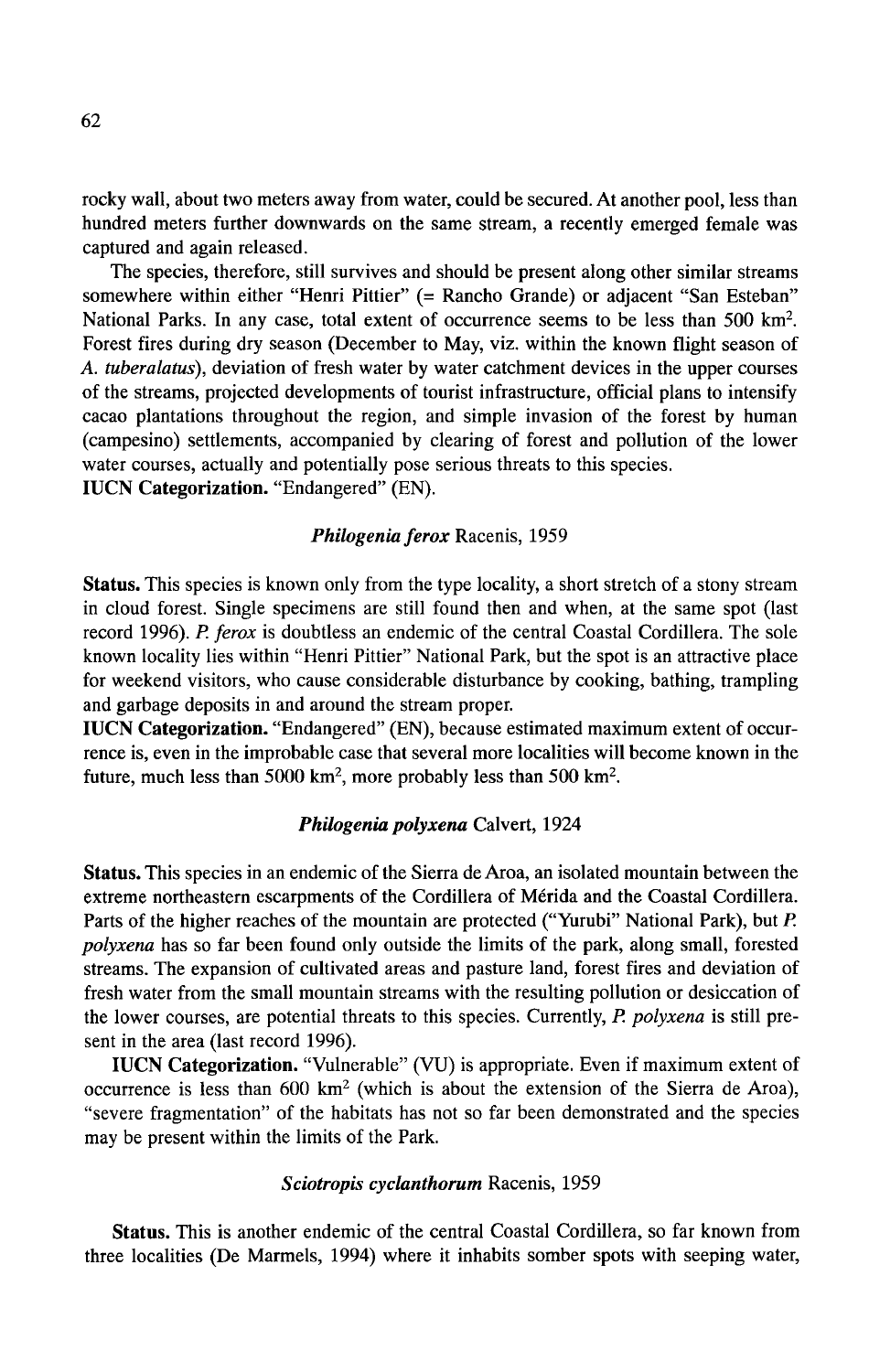between rocks and leaf litter, on steep slopes which border rocky streams in cloud forest. The western outpost in Carabobo State does not lie within any protected area, and clearing of the forest for coffee and citrus plantations progresses at an alarming rate. The other two localities are within "Henri Pittier" National Park, but even here forest fires get closer to its habitats every year, putting a potentially serious threat to this species. With the burnt areas extending upwards, the remaining forest seems to become dryer, seeping waters and small streamlets disappearing as the limit of the cloud forest is retreating to higher elevations. IUCN Categorization. "Vulnerable" (VU) is justified, as the known extent of ocurrence is much less than 2000 km2 (but may be found extending more eastwards in future searches). The species is at present known from less than ten locations and its future decline can be projected if current threats are not stopped.

#### *Sciotropis lattkei* De Marmels, 1994

Status. This recently discovered species is known only from Cerro El Humo, a mountain of the eastern Coastal Cordillera situated in the Paria peninsula. Its habitat requirements are similar to those of its unique congener. The threats are also identical, although yet more pronounced, in spite of the locations being situated within a protected area ("Peninsula de Paria" National Park). S. *lattkei* may also be, but probably is not, present in the "Serrania de Turimiquire", the south western portion of the oriental Coastal Cordillera. This mountainous range is, however, severely deforestated.

IUCN Categorization. "Endangered" (EN), as the known extent of occurrence is only about  $100 \text{ km}^2$ , its possible presence at additional sites is entirely speculative and future localities will, therefore, hardly approach ten in total. "Severe fragmentation" of the area of occupancy and "Continuing decline" can be projected .. An additional argument for Red-Listing this and the previous species is that the genus *Sciotropis* Racenis, 1959 as such is an endemic of the Venezuelan Coastal Cordillera.

#### **Discussion**

Samways (1996: 353) estimates that his sample of South African odonate species evaluated using the new *IUCN Categories of threat* is "in terms of knowledge of them and accessibility of their locations,  $(...)$  probably about midway between a situation in Europe and one in the remote parts of South America". This statement is still optimistical with respect to Venezuela, as even for the not too "remote" parts of the country quantitative figures on the status of the Red list-species can not be given: mapping schemes have never been implemented; there are no local dragonfly observers to permanently or regularly survey any odonate species or population, or to search for "rare" species in any "grid square". Therefore, a true monitoring of the species here proposed for inclusion into the national Red Data Book is not expected to be feasible in the foreseeable future. An aggravating point is that the global status of those Venezuelan dragonflies, which also occur in other South or Central Amercian countries (e.g. non-endemic Venezuelan species), is usually difficult to assess, as the available records from these countries are often yet more casual than those from Venezuela, or largely out-dated.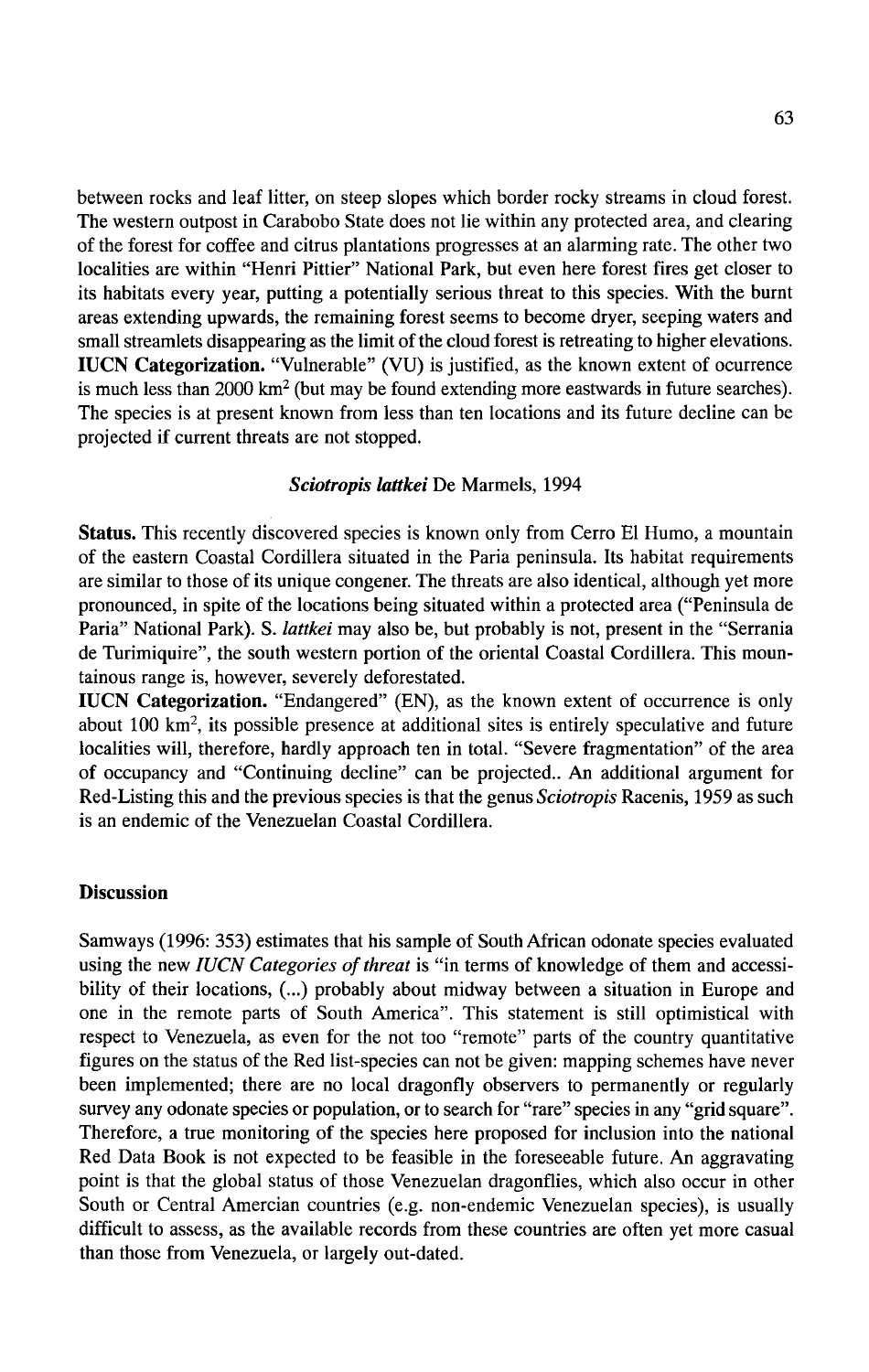

Figure 1. Map of Venezuela showing sites (occasionally several clustered) harbouring Red List species.

Lake Maracaibo drainage system:

- 1. Sierra de Perija *(Cora inca, Mecistogaster modesta, Phyllogomphoides semicircularis)*
- 2. Mount Tamá *(Euthore f. fastigiata, Phyllogomphoides brunneus)*<br>3. San Félix-Táchira *(Polythore terminata, Agriogomphus je.*
- 3. San Felix-Tach ira *(Polythore terminata, Agriogomphus jessei, Erpetogomphus sabaleticus, Phyllogomphoides semicircularis)*
- 4. western slopes of Andes of Trujillo *(Mecistogaster modesta)*

Orinoco drainage system:

5. eastern slopes of Andes of Trujillo *(Andaeschna timotocuica, Sympetrum evanescens)* 

Caribbean drainage system:

- 6. Sierra de Aroa *(Philogenia polyxena)*
- 9. Central Coastal Cordillera *(Cora xanthostoma)*
- 10. Eastern Coastal Cordillera-Cerro El Humo *(Sciotropis lattkei)*

Caribbean and/or Lake Valencia drainage system:

7., 8. Central Coastal Cordillera *(Cora xanthostoma, Philogenia ferox, Sciotropis cyclanthorum, Archilestes tuberalatus)*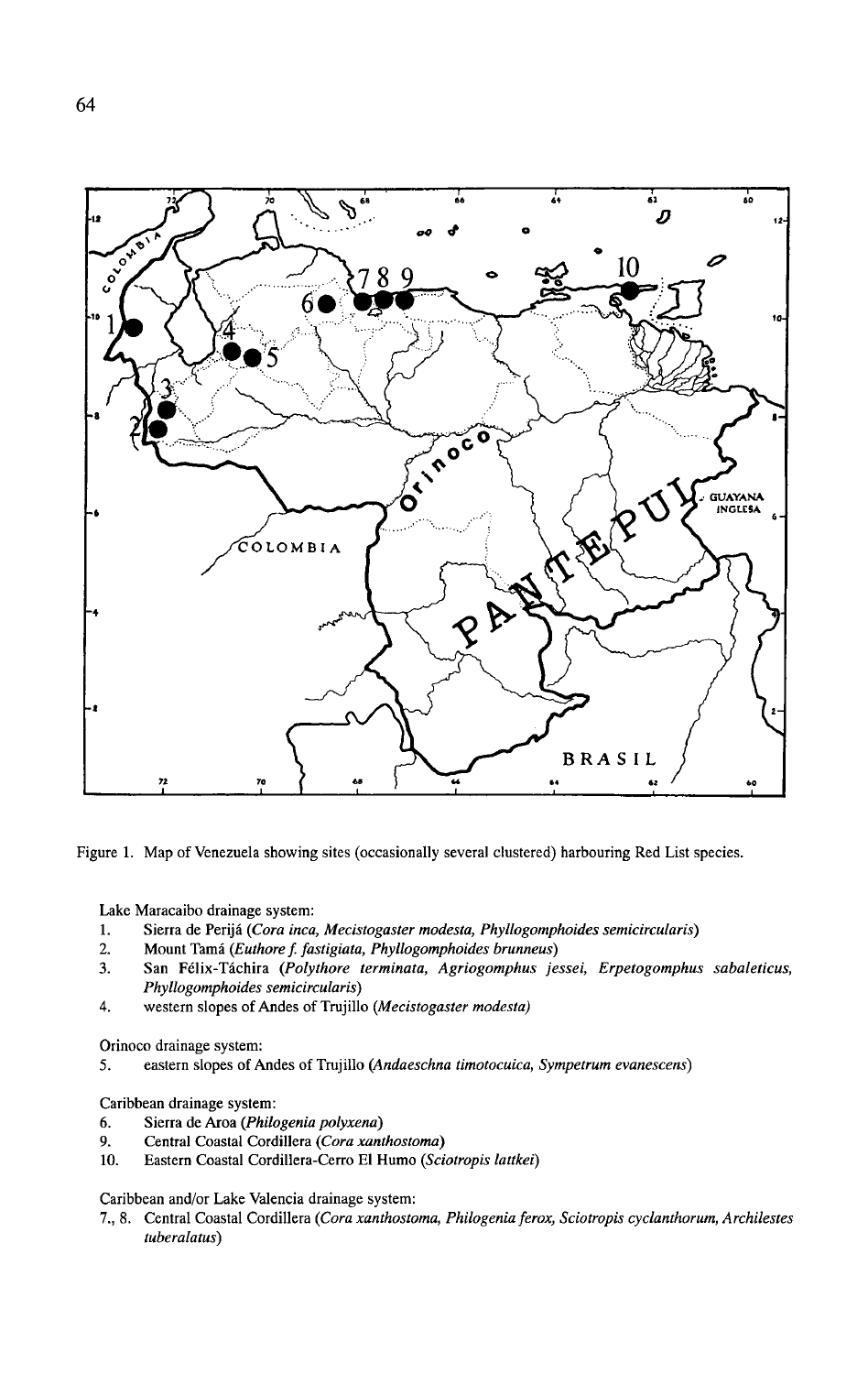| Proposed IUCN<br>Category of threa | <b>Species</b>                                  | Locality                                                  | Year last<br>seen |
|------------------------------------|-------------------------------------------------|-----------------------------------------------------------|-------------------|
|                                    | Polythoridae                                    |                                                           |                   |
| DD                                 | Cora inca                                       | in Venezuela only Sierra de Perijá                        | 1989              |
| lc                                 | Cora xanthostoma                                | in Venezuela only central Coastal Cordillera              | 1990              |
| nt                                 | Euthore f. fastigiata                           | in Venezuela only northern Tamá                           | 1997              |
| DD                                 | Polythore terminata                             | in Venezuela only south of Lake Maracaibo                 | 1920              |
|                                    | Megapodagrionidae                               |                                                           |                   |
| EN                                 | Philogenia ferox*                               | central Coastal Cordillera (southern slope)<br>(endemic)  | 1996              |
| VU                                 | Philogenia polyxena*                            | Sierra de Aroa (endemic)                                  | 1996              |
| VU                                 | Sciotropis cyclanthorum*                        | central Coastal Cordillera (endemic)                      | 1994              |
| EN                                 | Sciotropis lattkei*                             | eastern Coastal Cordillera (Cerro El Humo)<br>(endemic)   | 1993              |
|                                    | Lestidae                                        |                                                           |                   |
| EN                                 | Archilestes tuberalatus*                        | central Coastal Cordillera (Caribbean slope)<br>(endemic) | 1997              |
|                                    | Pseudostigmatidae                               |                                                           |                   |
| lc                                 | Mecistogaster modesta<br>Gomphidae              | in Venezuela only Lake Maracaibo region                   | 1994              |
| lc                                 | Agriogomphus jessei                             | in Venezuela only Lake Maracaibo region                   | 1992              |
| DD                                 | Erpetogomphus sabaleticus                       | in Venezuela only south of Lake Maracaibo                 | 1920              |
| <b>ESU</b>                         | Phyllogomphoides brunneus                       | in Venezuela only Tamá                                    | 1996              |
| lc                                 | Phyllogomphoides<br>semicircularis<br>Aeshnidae | in Venezuela only Lake Maracaibo region                   | 1982              |
| $\mathbf{c}$                       |                                                 |                                                           |                   |
|                                    | Andaeschna timotocuica*<br><b>Libellulidae</b>  | Cordillera of Mérida (Guaramacal)                         | 1993              |
| lc                                 | Sympetrum evanescens*                           | Cordillera of Mérida (Guaramacal)                         | 1991              |

Table 1. Venezuelan Odonata recommended for inclusion in the national Red Data Book (DD = "data deficient"; EN = "endangered"; ESU = "evolutionary significant unit"; lc = "least concern"; nt = "near threatened";  $VU =$  "vulnerable"; \*) = endemic in Venezuela)

In view of these deficiencies one may ask why a Red List (Red Data Book) for the Venezuelan Odonata is at all being proposed and how such a list could promote dragonfly conservation in this country. In many countries of the northern hemisphere Red Lists (of any life forms) have demonstrably been crucial references in the conservation struggle. This will not be different in Venezuela, even if the local Red Lists rarely match European standards. Here, total area of National Parks and "Natural Monuments" did, in 1994, already cover 15.07 % of the Venezuelan territory. Several additional protected areas were created since, although rarely supported by Red Lists, but usually considering general aspects such as "high general biodiversity", "life zones", "representative sections of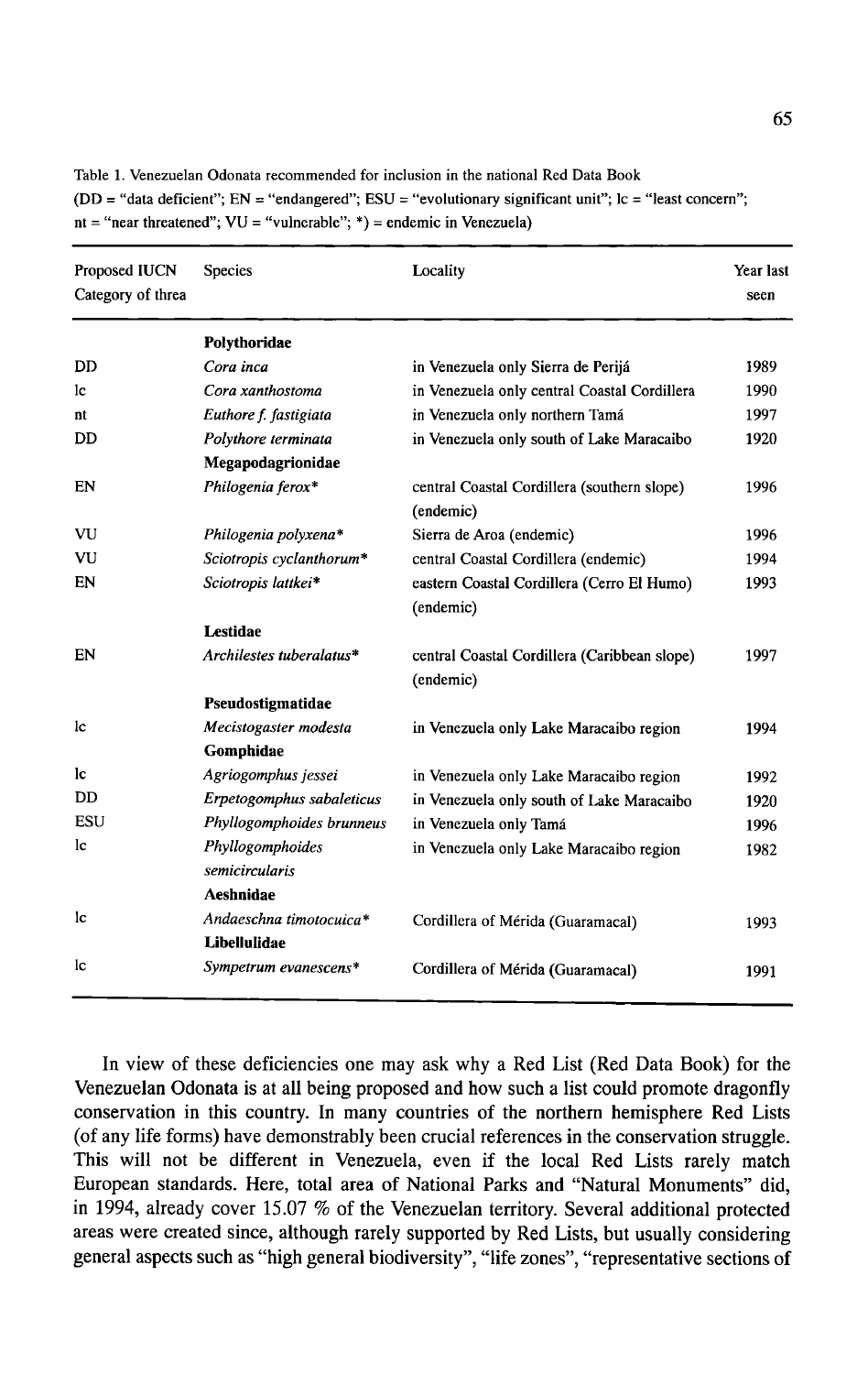certain ecosystems", "scenic beauty", or "conservation of headwaters" (INPARQUES, 1978). Well-worked Red Lists with exact data, especially on localized and habitat-specific taxa such as many dragonflies, would, however, significantly improve the way in which park limits are traced. In Venezuela, these often simply follow arbitrarily fixed isolevel lines, presumably to exclude populated or cultivated areas, but thereby letting important habitats in the canyons, along the lower course of the streams out of the park's limits. In the case of the Odonata this is exactly what could happen (or already has happened) to Red List-species such as *Archilestes tuberalatus.* This species, together with *Heteragrion macilentum* (here not evaluated), was of some concern in supporting the creation of "San Esteban" National Park in 1987 (L. D. Otero, pers. comm.), but probably not for tracing its limits.

Samways (1996: 353) emphasizes that "(...) local endemism per se does not qualify a species [for being Red-listed], as some of these can be locally very common". Nevertheless, the preservation of local endemic species should be seen as a first-class responsibility for any country, and local authorities may be blamed directly if such taxa become extinct. With this in mind, it seems preferable to include such species provisionally and later remove them when more localities become known, instead of undergoing the risk of them becoming extinct, just because they appear, here and now, "very common". A Red List, or Red Data Book, once published, not only becomes a scientific instrument in the hands of conservationists to inform local authorities and to exercise pressure on them, but is also a valuable tool in the hands of these authorities to impose conservation measures against different pressure groups and lobbies with antagonizing economic and particular interests.

None of the Venezuelan "endangered" and "vulnerable" endemic Odonata is common. Most survive, at least with part of their populations, within protected areas. The crucial issue must be to definitely withhold any anthropogenic disturbance from their forested habitats, at least within these protected areas, a seemingly difficult task in Venezuela: "being present in reserves does not guarantee preservation" (Samways, 1996: 349).

#### **Acknowledgements**

I am indebted to Mr. F. Romero Montesino (Maracay) for guiding me to the place where he had *rediscovered Archilestes tuberalatus*. The most recently collected specimens of several species listed here are to be credited to Lic. Angel L. Viloria and Ing. Jesœs Camacho (Universidad del Zulia, Maracaibo). Dr. Alcimar do Lago Carvalho (Museu Nacional, Rio de Janeiro) has kindly forwarded a male paratype of *Leptagrion siqueirai* for comparison with Venezuelan specimens. The "Consejo de Desarrollo Cientifico y Humanistico" (CDCH) of the Universidad Central de Venezuela has provided fundings for field work (Project No. 01.38.2663.91 and 94) Additional financial support for the Odonata collection was received from the "Fundaci6n POLAR", Caracas. Finally, I thank Dr. M. Samways, Scottsville, RSA, and an anonymous reviewer for their suggestions, which led to a significant improvement of the manuscript.